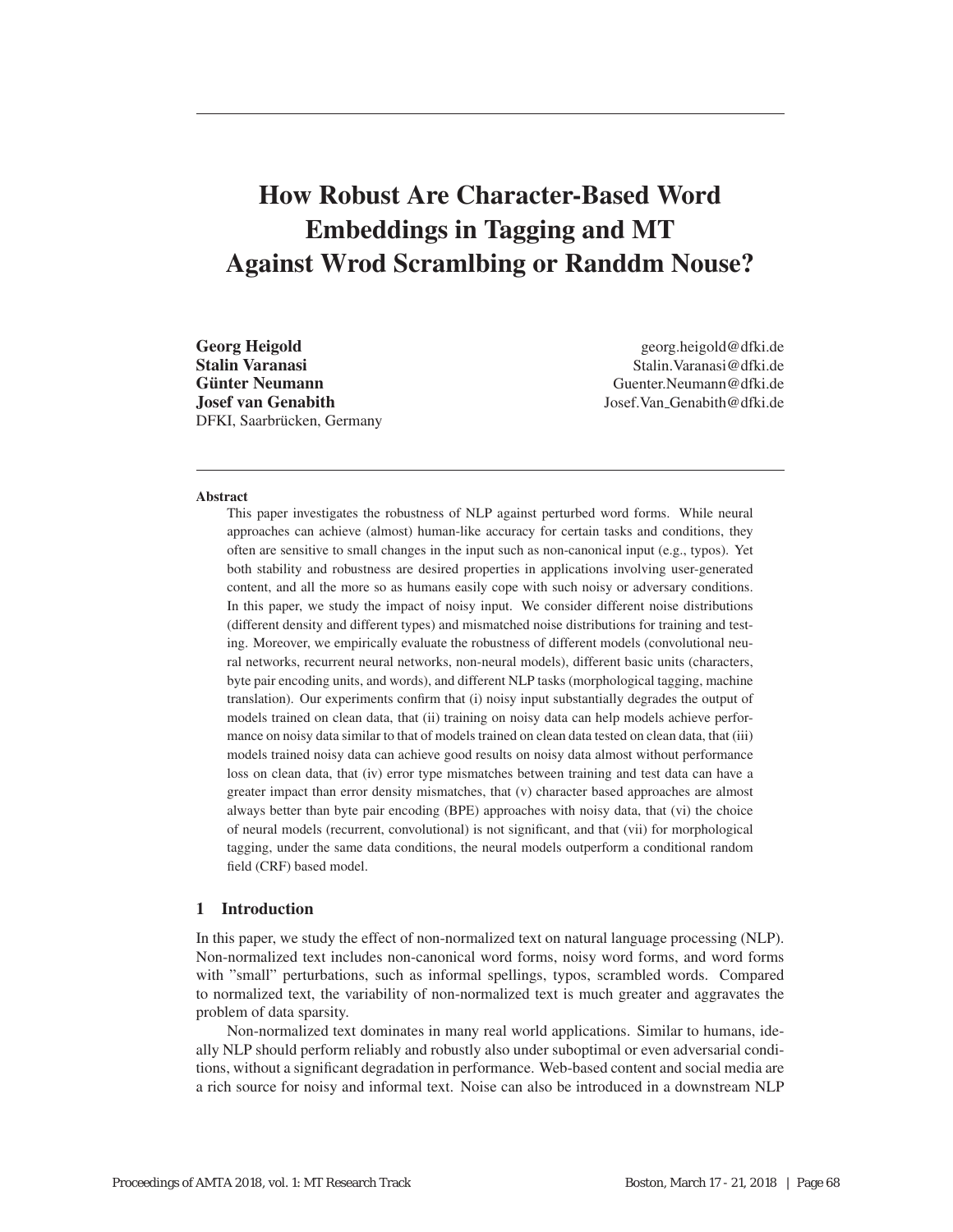application where errors are propagated from one module to the next. For example, speech translation where the machine translation (MT) module needs to be robust against errors introduced by the automatic speech recognition (ASR) module. Moreover, NLP should not be vulnerable to adversarial input examples. While all these examples do not pose a real challenge to an experienced human reader, even "small" perturbations from the canonical form can make a state-of-the-art NLP system fail.

To illustrate the typical behavior of state-of-the-art NLP on normalized and nonnormalized text, we discuss an example in the context of neural MT (NMT). Different research groups have shown that NMT can generate natural and fluent translations (Bentivogli et al., 2016), achieving human-like performance in certain settings (Wu et al., 2016). The state-ofthe-art NMT engine *Google Translate*1, for example, perfectly translates the English sentence

*I used my card to purchase a meal on the menu and the total on my receipt was* \$ *8.95 but when I went on line to check my transaction it shows* \$ *10.74 .*

into the German sentence

*Ich benutzte meine Karte , um eine Mahlzeit auf der Speisekarte zu kaufen und die Gesamtsumme auf meiner Quittung war* \$ 8,95, aber als *ich online ging, um meine Transaktion zu überprüfen, zeigt es* \$ *10,74 .*

Adding some noise to the source sentence by swapping a few neighboring characters, e.g.,

*I used my card ot purchase a meal no the mneu and the total no my receipt was* \$ *8.95 but whne I went on line to check ym transaction it show* \$ *1.074 .*

confuses the same NMT engine considerably:

*Ich benutzte meine Karte ot Kauf eine Mahlzeit nicht die Mneu und die insgesamt nicht meine Quittung war* \$ 8,95 aber whne ging ich auf Linie zu überprüfen ym Transaktion es \$ 1.074.

By contrast, an experienced human reader can still understand and correctly translate the noisy sentence and compensate for some information loss (including real word errors such as "no" vs. "on", but rather not "10.74" vs. "1.074"), with little additional effort and often not even noticing "small" perturbations.

One might argue that a good translation should in fact translate corrupted language into corrupted language. Here, we rather adopt the position that the objective is to preserve the intended content and meaning of a sentence regardless of noise.

It should be noted that neural networks with sufficient capacity, in particular recurrent neural networks, are universal function approximators (Schäfer and Zimmermann, 2006). Hence, the performance degradation on non-normalized text is not so much a question whether the model can capture the variability but rather how to train a robust model. In particular, it can be expected that training on noisy data will make NLP more robust, as it was successfully demonstrated for other application domains including vision (Cui et al., 2015) and speech recognition (Doulaty et al., 2016).

In this paper, we empirically evaluate the robustness of different models (convolutional neural networks, recurrent neural networks, non-neural models), different basic units (characters, byte pair encoding units), and different NLP tasks (morphological tagging, NMT). Due to easy availability and to have more control on the experimental setup with respect to error type and error density, we use synthetic data generated from existing clean corpora by perturbing the word forms. The perturbations include character flips and swaps of neighboring characters to imitate typos, and word scrambling.

The contributions of this paper are the following. Our experiments confirm that (i) noisy input substantially degrades the output of models trained on clean data. The experiments show that (ii) training on noisy data can help models achieve performance on noisy data similar to that of models trained on clean data tested on clean data, that (iii) models trained noisy data

<sup>1</sup>https://translate.google.com/, February 2017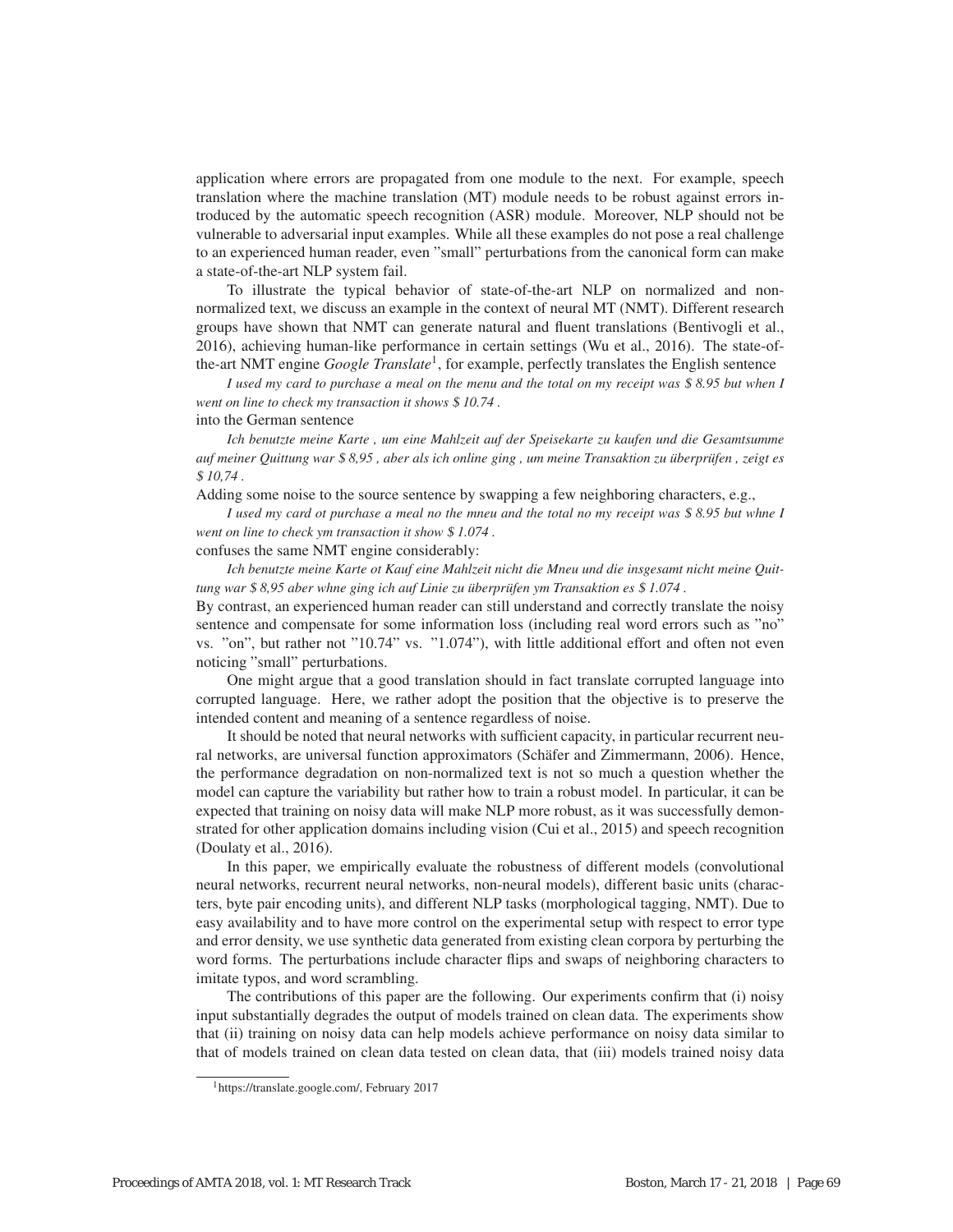can achieve good results on noisy data almost without performance loss on clean data, that (iv) *error type* mismatches between training and test data can have a greater impact than *error density* mismatches, that (v) character based approaches are almost always better than byte pair encoding (BPE) approaches with noisy data, that (vi) the choice of neural models (recurrent, convolutional) is not as significant, and that (vii) for morphological tagging, under the same data conditions, the neural models outperform a conditional random field (CRF) based model.

The remainder of the paper is organized as follows. Section 2 discusses related work. Section 3 describes the noise types and Section 4 briefly summarizes the modeling approaches used in this paper. Experimental results are shown and discussed in Section 5. The paper is concluded in Section 6.

# 2 Related Work

A large body of work on regularization techniques to learn robust representations and models exists. Examples include  $\ell_2$ -regularization, dropout (Hinton et al., 2012), Jacobian-based sensitivity penalty (Rifai et al., 2011; Li et al., 2016), and data noising. Compared to other application domains such as vision (LeCun et al., 1998; Goodfellow et al., 2014) and speech (Lippmann et al., 1987; Tuske et al., 2014; Cui et al., 2015; Doulaty et al., 2016), work on noisy ¨ data (Gimpel et al., 2011; Derczynski et al., 2013; Plank, 2016) and in particular data noising (Yitong et al., 2017), do not have a long and extensive history in NLP.

While invariance transformations such as rotation, translation in vision or vocal tract length, reverberation, and noise in speech have all been harnessed, we do not have a good intuition on useful perturbations for written language yet. Label dropout and flip (cf. typos) have been proposed both on the byte-level (Gillick et al., 2015) and the word-level (Xie et al., 2017). Syntactic and semantic noise for semantic analysis was studied in Yitong et al. (2017). From a human perception perspective, word scrambling may be of interest (Rawlinson, 1976; Rayner et al., 2006).

The arbitrary relationship between the orthography of a word and its meaning in general is a well known assumption in linguistics (de Saussure, 1916). However, the word form often carries additional important information. This is, for example, the case in morphologically rich languages or in non-normalized text where small perturbations result in similar word forms. Recently, sub-word units have attracted some attention in NLP to handle rarely and unseen words and to reduce the computational complexity in neural network approaches (Ling et al., 2015; Gillick et al., 2015; Sennrich et al., 2015; Chung et al., 2016; Heigold et al., 2017). Examples for sub-word units include BPE based units Sennrich et al. (2015), characters (Ling et al., 2015; Chung et al., 2016; Heigold et al., 2017) or even bytes (Gillick et al., 2015). A comparison of BPE and characters for machine translation regarding grammaticality can be found in Sennrich (2016). Similarly Sajjad et al. (2017) showed that BPE worked better for MT and char-based models worked better for part-of-speech (POS) tagging.

## 3 Noise Types

In this work, we experiment with three different noise types: character swaps, character flips, and word scrambling. Character flips and swaps are rough approximations to typos. Word scrambling is motivated from psycholinguistic studies (Rawlinson, 1976). This choice of noise types allows us to automatically generate noisy text with different type and density distributions from existing properly edited "clean" corpora. Using synthetic data is clearly suboptimal, but we use synthetic data because of their easy availability and because it gives us better control on the experimental setup.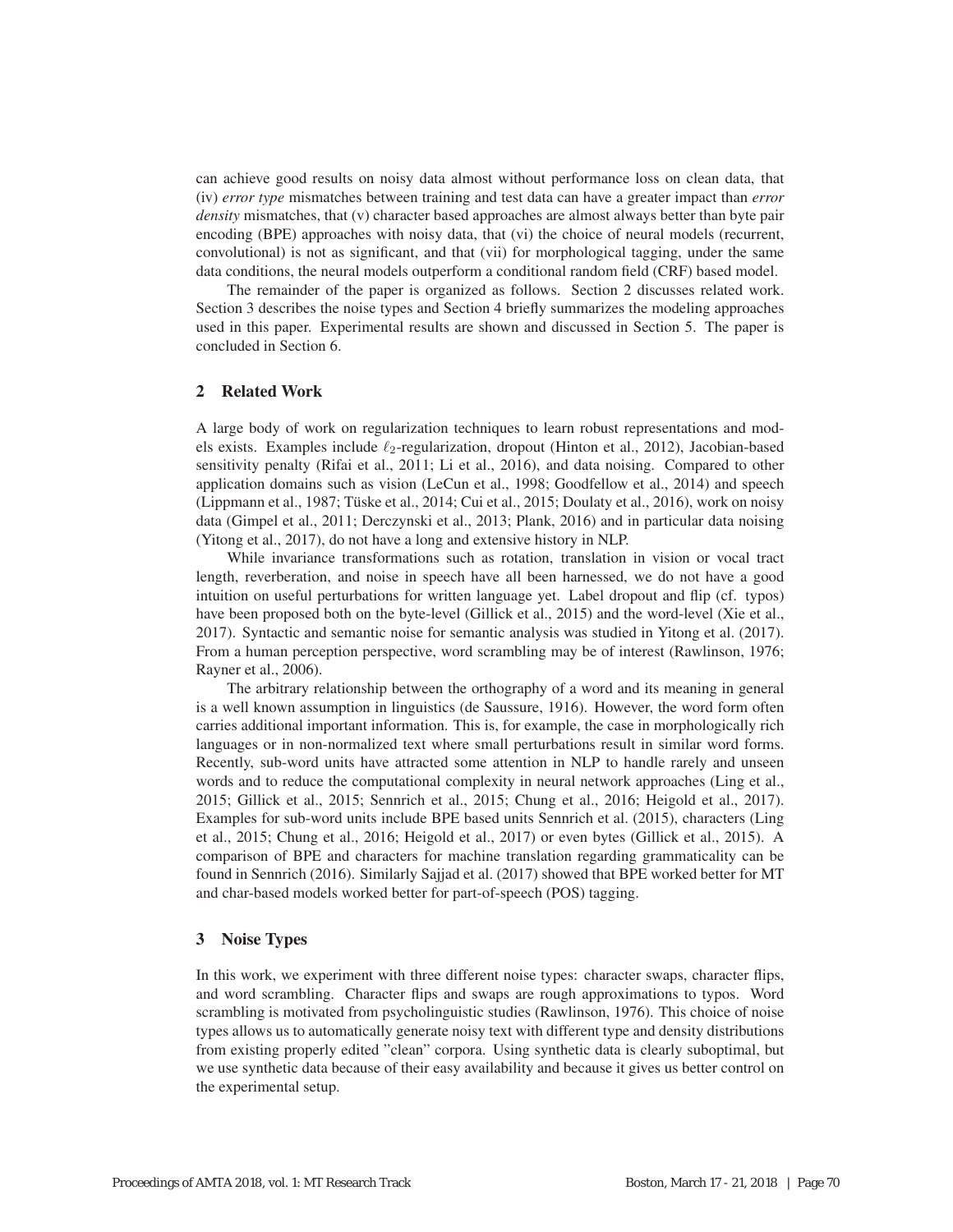Character swaps This type of perturbation randomly swaps two neighboring characters in a word. The words are processed from left to right. A swap is performed at each position with a pre-defined probability. Hence, movements from the left to the right beyond neighboring characters are possible. A character-swapped version (10% swapping probability) of the clean example sentence in the introduction may look like this:

I used my card ot purchase a meal no the mneu and the total no my receipt was \$ 8.95 but whne I went on line to check ym transaction it show \$ 1.074 .

**Word scrambling** Humans appear to be good at reading scrambled text<sup>2</sup>. In a word scramble, the characters can be in an arbitrary order. The only constraint is that the first and last character be at the right place. In particular, all word scrambles are assumed to be equally likely. A scrambled version of the clean example sentence in the introduction may look like this:

I uesd my card to pchasure a mael on the mneu and the ttaol on my repciet was \$ 89.5 but wehn I went on line to chcek my tanrsactoin it sohw \$ 1.074 .

Clearly, some word scrambles are easier than others. Word scrambling approximately includes character swaps.

Character flips This type of perturbation randomly replaces a character with another character at a pre-specified rate. Characters are drawn uniformly, but special symbols (e.g., end of stream) are excluded. We do not assume any correlation across characters. A character-flipped version (10% flipping probability) of the clean example sentence in the introduction may look like this:

I used my car<sub>i</sub> to purch.s' a meal on the menu and the total on my receipv tas \$8.95 but whe3 = wen+ on lin4 to chece my tran&awtion it shzw \$ 10.74 .

Character flips preserve the order of characters but replace some information with random information, whereas character swaps and word scrambling relax the order of characters but do not add random information. Other simple perturbations include randomly removing or adding (in particular, repeating) characters.

In the experimental section, we will consider different noise distributions (as regards density and types of noise) and mismatched noise distributions for training and testing.

A word of length n with at most one character flip can have up to  $nC$  different word forms, where  $C$  denotes the number of characters in the vocabulary. Word scrambling multiplies the number of word forms by a factor of  $(n - 2)!$ . In general, perturbing word forms introduces a great deal of variability and data becomes much more sparse, implying that efficient handling of rare and unseen words will be crucial.

## 4 Modeling

This section briefly summarizes the modeling approaches used in this work. First, we address the choice of unit. As illustrated in Table 1 on an example from the UD English corpus<sup>3</sup>, a wordbased unit does not seem to be an appropriate unit in the presence of perturbations. Any change of the word form implies a different, independent word index. Even worse, most perturbed word forms do not represent valid words and are mapped to the  $\langle$ unk $\rangle$ -token and no word-specific information is preserved. This suggests the use of sub-word units. Here, we use BPE units (Sennrich et al., 2015) and characters as the basic units.

BPE is based on character co-occurrence frequency distributions and has the effect of representing frequent words as whole words and splitting rare words into sub-word units (e.g.,

<sup>2</sup>http://www.mrc-cbu.cam.ac.uk/people/matt-davis/cmabridge/, note the word scramble in the URL!

<sup>3</sup>http://universaldependencies.org/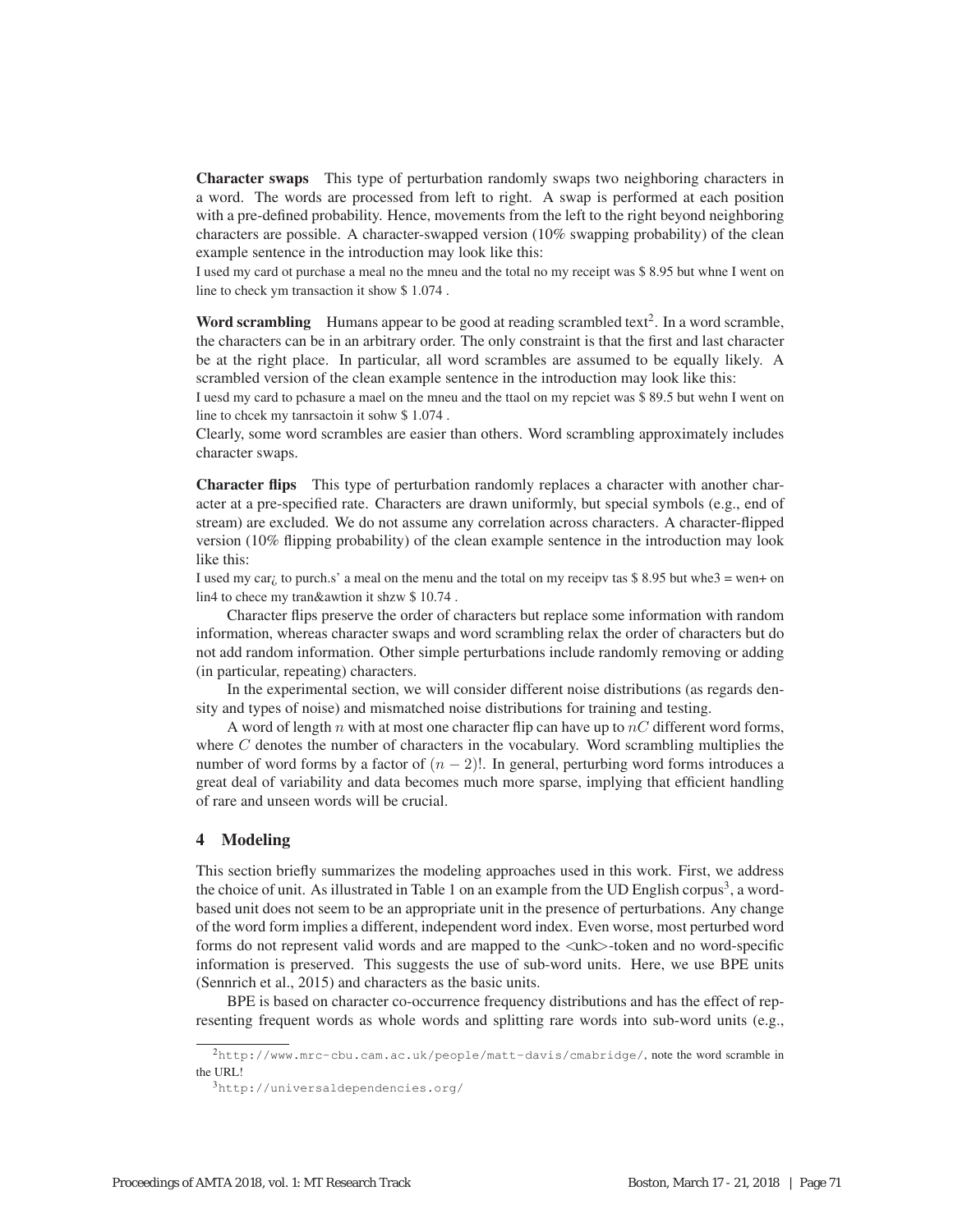"used" as "used", "purchase" as "purcha@@se"). BPE provides a good tradeoff between modeling efficiency (i.e., the model does not need to learn for the frequent words how to assemble them) and handling unknown words. However, BPE may not be efficient at representing noisy word forms as small perturbations can lead to a different representation using different BPE units (e.g., "used" vs. "u@@es@@d", "purcha@@se" vs. "p@@cha@@sure"). As the example illustrates (Table 1), perturbations tend to break longer units into smaller units, which makes the use of whole word units less useful.

Finally, characters as the basic units have similar representations for similar word forms, but result in longer sequences, which makes the modeling of long-range dependencies harder and increases the computational complexity. It should be noted that the lower the BPE size is, the closer BPE is to character based encoding and the higher the BPE size is, the closer it is to word-based approaches.

Table 1: Clean (left) vs. scrambled (right) example sentence using a word-based (top), a BPE-based (middle), and a character-based (bottom) representation

| I used my card to purchase a meal on the menu and<br>the total on my receipt was \$8.95 but when i went<br>on line to check my transaction it show \$10.74.                                                                                    | I $\langle$ unk $\rangle$ my card to $\langle$ unk $\rangle$ a $\langle$ unk $\rangle$ on the $\langle$ unk $\rangle$<br>and the $\langle$ unk $\rangle$ on my $\langle$ unk $\rangle$ was \$ 89.5 but $\langle$ unk $\rangle$<br>i went on line to $\langle \text{unk} \rangle$ my $\langle \text{unk} \rangle$ it $\langle \text{unk} \rangle$ \$<br>$1.074$ . |
|------------------------------------------------------------------------------------------------------------------------------------------------------------------------------------------------------------------------------------------------|------------------------------------------------------------------------------------------------------------------------------------------------------------------------------------------------------------------------------------------------------------------------------------------------------------------------------------------------------------------|
| I used my c@@ ard to purcha@@ se a me@@ al on<br>the men@@ u and the to@@ tal on my recei@@ pt<br>was \$8000.000 9000 5 but when I went on line<br>to check my trans@@ action it show \$10@@ .@@<br>7@@4.<br>I used my card to purchase a meal | I u@@ es@@ d my c@@ ard to p@@ cha@@ sure a<br>ma@@ el on the m@@ ne@@ u and the t@@ ta@@ ol<br>on my rep@@ ci@@ et was \$8@@ 9@@ .@@ 5 but<br>we@@ h@@ n I went on line to ch@@ c@@e@@ k<br>my t@@ on@@ tri@@ as@@ ac@@ n it so@@ h@@<br>w \$1@@ .@@ 0@@ 7@@ 4.<br>I uesd my card to pchasure a mael                                                            |
| on the menu and the total on my                                                                                                                                                                                                                | on the mneu and the ttaol on my                                                                                                                                                                                                                                                                                                                                  |
| receipt was \$ 8.95 but when i                                                                                                                                                                                                                 | repciet was \$ 89.5 but wehn I                                                                                                                                                                                                                                                                                                                                   |
| went on line to check my                                                                                                                                                                                                                       | went on line to chcek my                                                                                                                                                                                                                                                                                                                                         |
| transaction it show \$ 10.74.                                                                                                                                                                                                                  | tanrsactoin it sohw \$ 1.074.                                                                                                                                                                                                                                                                                                                                    |
|                                                                                                                                                                                                                                                |                                                                                                                                                                                                                                                                                                                                                                  |

Noise modeling for a word-level system is straightforward as perturbed word forms are mapped to  $\langle$ unk $\rangle$ , i.e., noise modeling reduces to word-level label dropout (and rarely wordlevel label flips) (Xie et al., 2017). This is not true for sub-word level representations, for which more detailed noise modeling will be important.

We use model architectures based on recurrent and convolutional neural networks in this work. Assuming that a word segmentation is given, we first map the sub-word units of a word to a word vector and then continue as for word-based approaches. Deep neural networks are universal function approximators (Schäfer and Zimmermann, 2006). Hence, a neural network with sufficient capacity is expected to learn the variability induced by perturbations. We compare the neural networks with a conditional random field (Lafferty et al., 2001).

# 5 Experiments

In this section, we empirically evaluate the robustness against perturbed word forms (Section 3) for the two common NLP tasks morphological tagging and machine translation.

## 5.1 Morphological Tagging

We used the model configurations and setups from Heigold et al. (2017) for the morphological tagging experiments in this paper. Training and testing was performed on the UD English data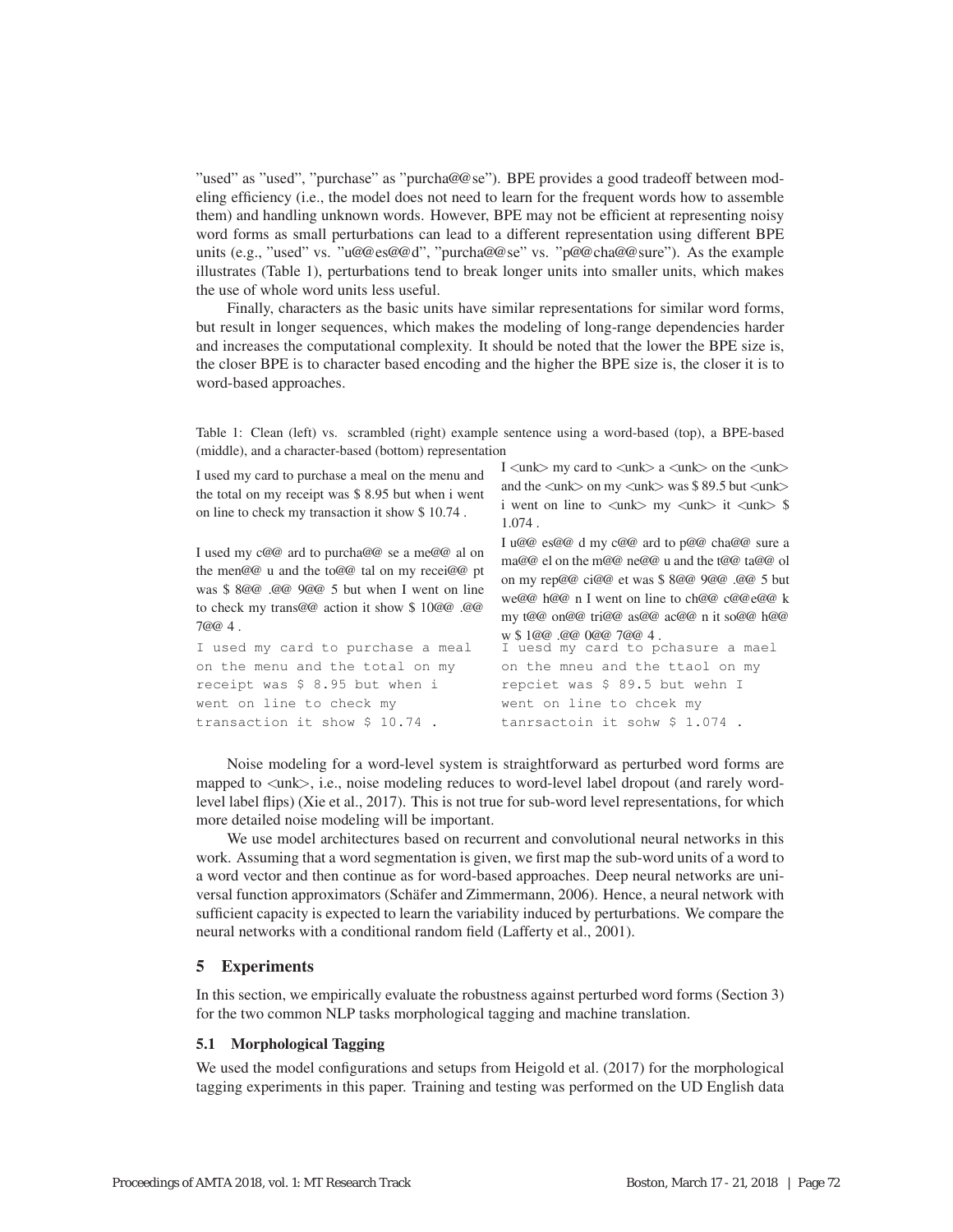

 $set<sup>4</sup>$ . Figure 1 summarizes the results. We explored the three main dimensions of noise type and

Figure 1: Noise behavior for morphological tagging for different models and units on UD English test data. Upper left: character-based LSTM-BLSTM. Upper right: character-based CNNHighway-BLSTM. Lower left: BPE-based LSTM-BLSTM. Lower right: MarMoT (CRF).

distribution, choice of unit, and type of model. Noise-adaptive training means standard training on noisy input sentences (but with correct labels: rich morphological tags or target language translation). We distinguish the noise type and distribution used for training ("training noise type") and testing ("test noise type").

We start our discussion with the upper left histogram in Figure 1 for the character-based LSTM-BLSTM architecture. It shows a clear performance degradation from around 95% to around 80% tag accuracy across all noise types compared to when trained on clean data ("clean"). Here, we consider the noise types word scrambling ("scramble", note that all words are scrambled), character swaps with probability  $10\%$  ("swap@10%), and character flips with probability  $10\%$  ("flip@10%"). Bar groups 2, 3 and 4 in the upper left histogram in Figure 1 show that noise-adaptive training helps in all cases, bringing the tag accuracy back to above 90% and without substantially affecting the accuracy on clean data. As expected, the accuracy under matched training and test conditions is highest in all cases. The transferability from a noise type to another depends on the noise types. For example, noise-adaptive training for "swap@10%" improves the accuracy on the "scramble" test condition by approximately 10%. On the other hand, the "flip@10%" test condition gets slightly worse. This outcome may be expected because characters swaps are more closely related with word scrambling than character flips. The transferability does not need to be symmetric. An example is "flip@10%"-adaptive

<sup>4</sup>http://universaldependencies.org/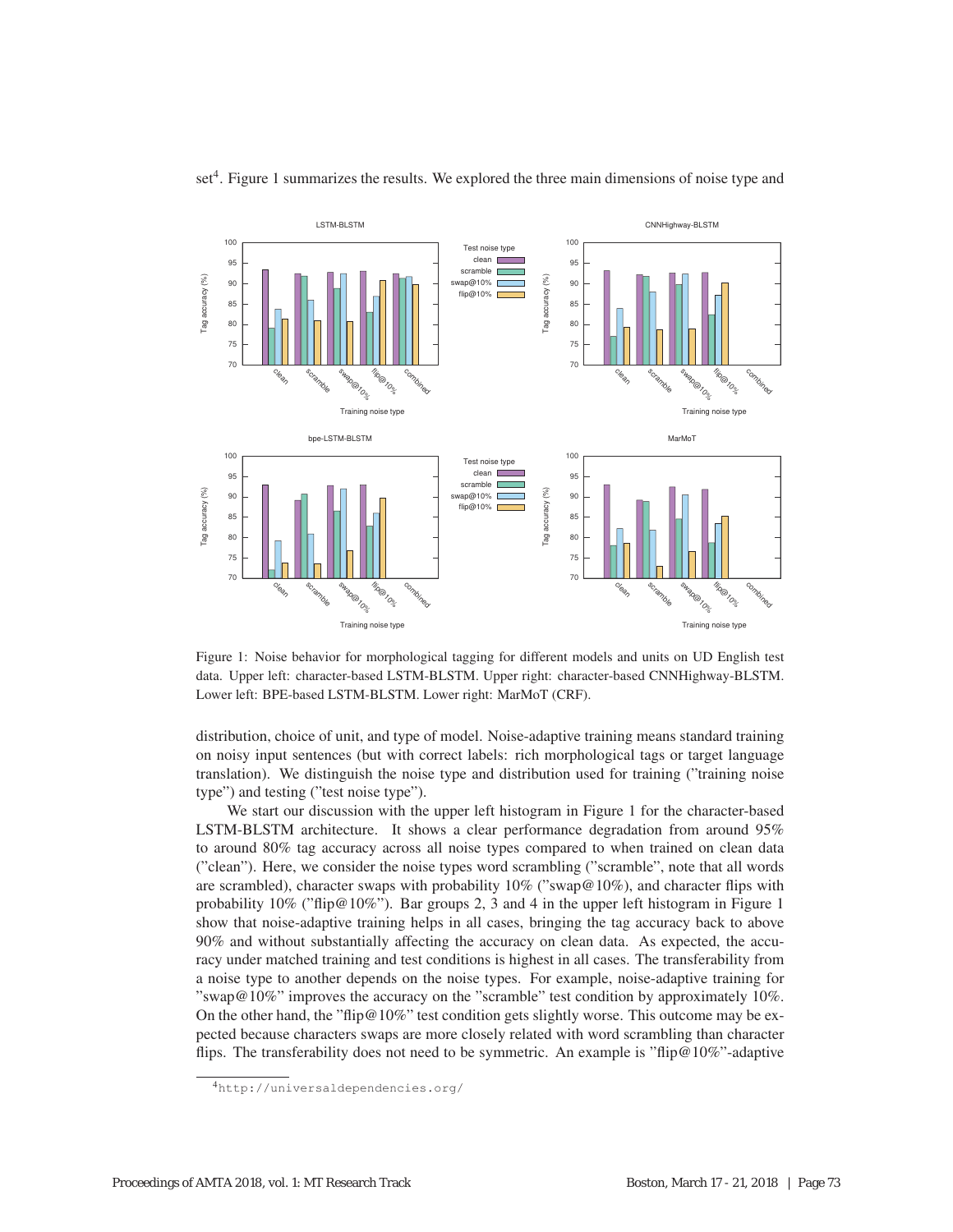training which improves on the "swap@10%" and "scramble" test conditions, whereas we observe slight degradation in the opposite direction.

Finally, can we train a model that performs well across all these noise types as well as on clean data? For this, we mixed different noise types at the sentence level for training ("combined"), i.e., a clean sentence, followed by a sentence with scrambling inside words, followed by a sentence with swapped characters inside words, followed by a sentence with flipped characters inside words, and so forth in the training data. The test data, by contrast, was pure clean ("clean"), scrambled ("scramble"), swapped ("swap@10%"), or flipped ("flip@10%") data. According to the results summarized in the final group of bars in the upper left histogram in Figure1, this is approximately possible. This result again suggests that noise strongly impacts on models trained on clean data, and that injecting noise at training time is critical but the exact noise distribution is not so important in this case.

The upper left and lower left histograms in Figure 1 differ in the choice of unit on the input text side, "char-LSTM-BLSTM" uses characters and "bpe-LSTM-BLSTM" 2,000 BPE units5. The overall behavior is similar, but characters seem to degrade more gracefully than BPE units for mismatched noise conditions (compare bar columns 2, 3 and 4 between the upper left and lower left histograms in Figure 1).

Finally, we explore how different models behave on noisy input (compare bar columns 2, 3 and 4 between the upper left, upper right and lower right histograms in Figure 1). For this, we compare a char-LSTM-BLSTM, a char-CNNHighway-BLSTM (same as char-LSTM-BLSTM but uses a convolutional neural network to compute the word vectors) (Heigold et al., 2017), and a conditional random field (Müller and Schütze, 2015) including word-based features and prefix/suffix features up to length 10 for rare words (we used  $\text{MarMoT}^6$  for the experiments). The upper left, upper right and lower right histograms in Figure1 show that the qualitative behavior of the three models is very similar. char-LSTM-BLSTM and char-CNNHighway-BLSTM achieve similar performance. One might speculate if char-LSTM-BLSTM is slightly better at flip@10% and char-CNNHighway-BLSTM at swap@10% and word scrambling, but the differences are most likely not significant. MarMoT's tag accuracies for all noise conditions is worse by 5-10%.

As indicated above, Figure 1 shows results on English morphological tagging. In a suite of experiments (not shown here in full detail for reasons of space) we have confirmed similar overall results for morphologically-richer languages such as German. Morphological tagging for German is much harder than for English: while the English UD training data exhibit 119 distinct types of sequences of POS tags followed by morphological feature descriptions, the TIGER training data for German exhibit 681 distinct types of such sequences.

To give one result from our German experiments, Figure 2 shows the dependency of the test accuracy on the amount of character flips in the test data, for various amounts of character flips in training. Assuming an average word length of 6 characters, 10% character flips correspond with one typo in every second word, 20% character flips with one typo per word, and 30% character flips with two typos per word. This result suggests that injecting noise at training time is critical, whereas the test accuracy does not depend so much on the exact amount of training noise (curves for 10%, 20% and 30% character flips) and that models trained on noise injected data are still able to tag clean data with almost no loss in performance compared to a model trained on clean data only.

Morphological tagging is a sequence-to-sequence labelling task, where (to a first approxi-

<sup>5</sup>In neural MT, BPE size is usually around 50,000. For morphological tagging we adjust the number of BPE units according to the amount of data: the UD English training data roughly includes 2,000 unique words with at least 10 occurrences. For our NMT based experiments in Section 5.2, we use the customary BPE setting in NMT.

<sup>6</sup>http://cistern.cis.lmu.de/marmot/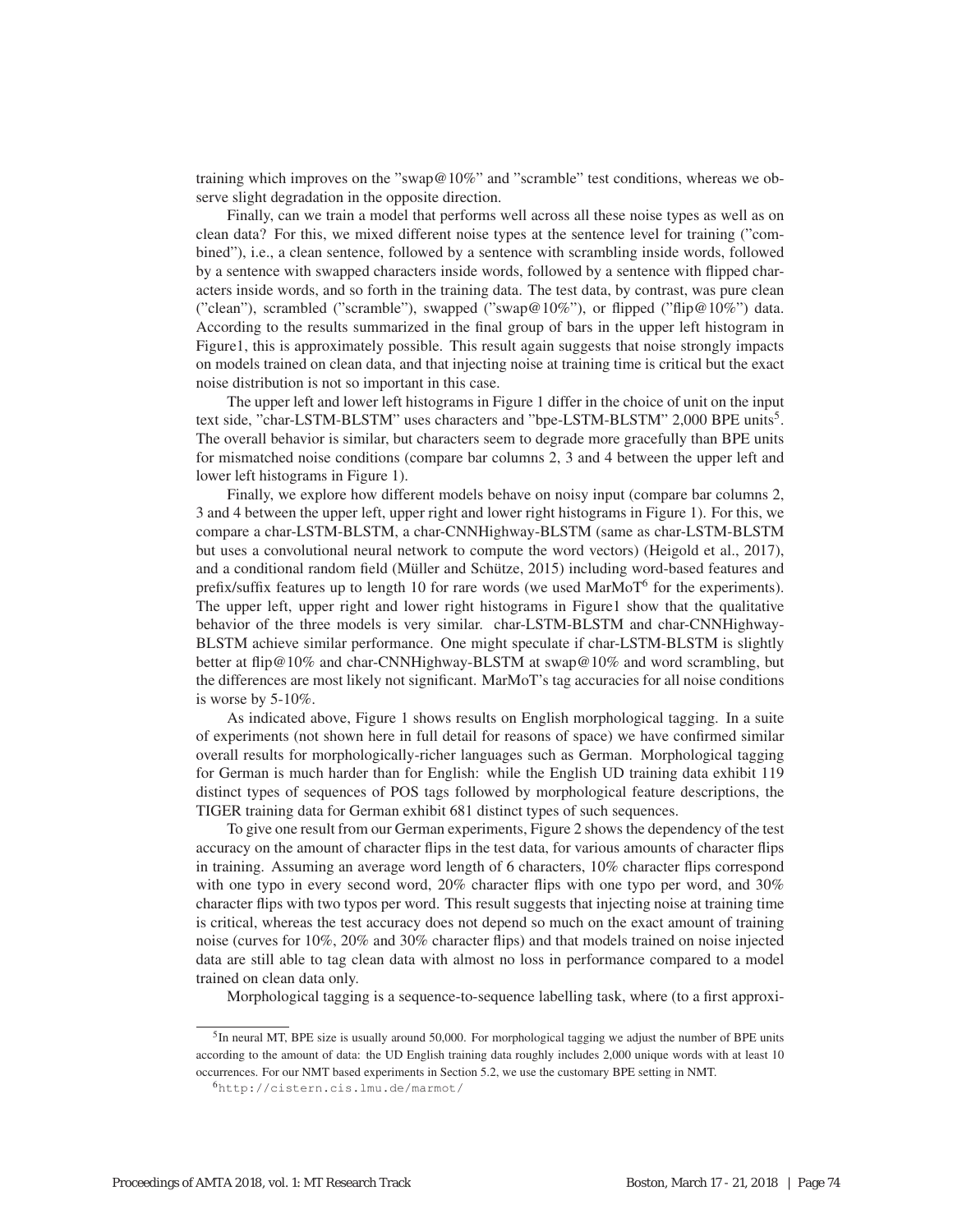

Figure 2: Noise density (mis-) matches-effect of amount of character flips in training and testing for morphological tagging on German TIGER test data

mation) the number and order of elements in the two sequences is the same (each word/token is paired with a POS tag plus morphological description). Translation is arguably a much harder task as it often relates sequences of different lengths with possibly substantial changes in the order of corresponding words/tokens between source and target and, compared to morphological tagging, much larger sizes of output vocabularies. In a second set of experiments, we explore the impact and handling of noise in the input to machine translation.

## 5.2 Machine Translation

Our NMT setup is based on the setup in Heigold and van Genabith (2016). We use BPE units or characters as the basic units at the source side and always BPE units at the target side (following common practice in our experiments we use a BPE size of 50,000), resulting in the two model configurations "BPE-BPE" and "char-BPE". For the character-based encoder, we assume the word segmentation and map the word string consisting of characters or BPE units to a word vector by a two-layer unidirectional LSTM. The baseline model ("clean") is trained on the German-English (DE-EN) parallel corpora provided by  $WMT'16^7$ . Results for the newstest2016-deen data set are shown in Table 2. For noise-adaptive training, we perform transfer learning on the perturbed source sentence-target sentence pairs ("noise-adapted"). For training, we choose the following sentence-level noise distribution: 50% clean sentences, 20% sentences with character swaps (5% swap probability), 10% sentences with word scrambles, and 20% sentences with character flips (5% flip probability). We refer to this noise distribution as "noisy." Beside this "noisy" noise distribution, we also use mismatched noise conditions at test time, consisting of a single noise type only, referred to as "clean", "swap@5%", "scramble", and "flip@5%".

<sup>7</sup>http://www.statmt.org/wmt16/translation-task.html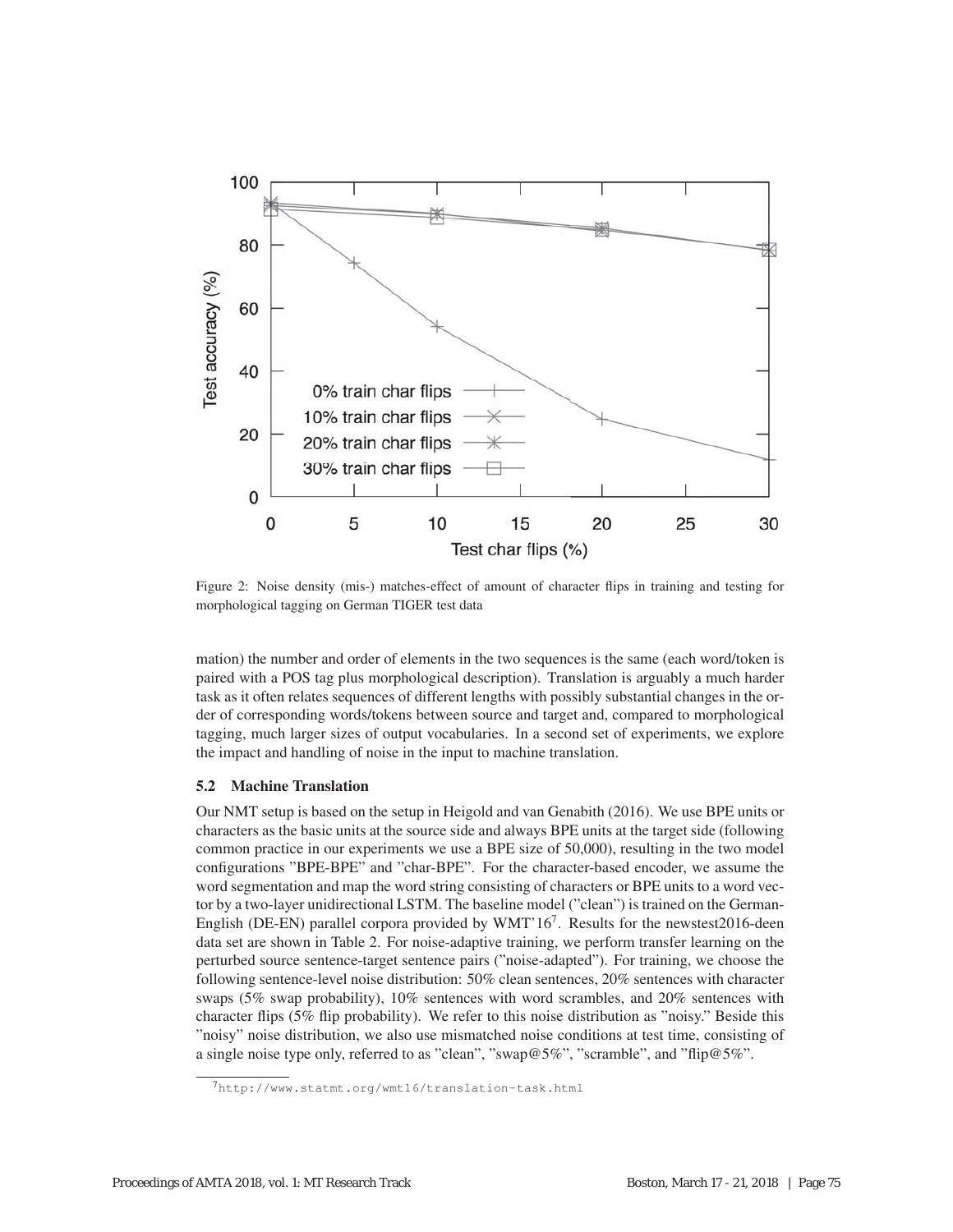| <b>Test</b> | <b>BPE-BPE</b> |         | char-BPE |                  |
|-------------|----------------|---------|----------|------------------|
| noise       |                | noise-  |          | noise-           |
| type        | clean          | adapted | clean    | adapted          |
| clean       | 31.6           | 30.4    | 30.7     | $\frac{30.6}{ }$ |
| swap $@5\%$ | 19.8           | 25.0    | 25.0     | 29.2             |
| scramble    | 3.6            | 9.4     | 5.4      | 20.0             |
| flip@5%     | 16.1           | 22.5    | 21.7     | 27.1             |
| noisy       | 21.9           | 25.6    | 21.1     | 28.5             |

Table 2: BLEU on newstest2016-deen for clean and noisy NMT and different test noise types

The baseline's performance drop for noisy test data is drastic and clearly depends on the noise type. Word scrambling seems to be the hardest noise type, for which BLEU goes down from around 30 to around 5 for BPE-BPE and char-BPE. Overall, however, the results suggest that the char-BPE baseline degrades much more gracefully than the BPE-BPE baseline.

The results in Table 2 show that noise-adaptive training can considerably improve the performance on noisy data and the gap between clean and noisy conditions can be almost closed for the "easy" noise conditions. Similar to the baseline, char-BPE tends to be less sensitive to mismatched noise conditions. This may be best seen from the fact that char-BPE performs better or no worse than BPE-BPE for all noise conditions. Moreover, noise-adaptive training does not affect BLEU for char-BPE (30.7 vs. 30.6) but there is a small performance penalty for BPE-BPE (31.6 vs. 30.4). Furthermore, the "noisy" BLEU is the highest among the noisy conditions for BPE-BPE while the "swap@5%" BLEU is the best for char-BPE.

We show an example for the different noise types and source representations in Table 3. The example reflects the general findings based on BLEU scores (Table 2). The example also highlights the potential difficulty of correctly translating proper names in noisy conditions.

# 6 Conclusion

In this paper, we presented an empirical study on morphological tagging and machine translation for noisy input. Mostly as expected from other application domains such as vision and speech, we found that state-of-the-art NLP systems are very sensitive to slightly perturbed word forms that do not pose a challenge to humans and that injecting noise at training time can improve the robustness of such systems considerably. The best results were observed for matched training and test noise conditions but generalization across certain noise type and noise distributions is possible. Character-based approaches seem to degrade more gracefully compared with BPE-based approaches. We observe similar overall trends across tasks (morphological tagging and machine translation) and languages (English and German for morphological tagging). The results in this paper are promising but should be taken with a grain of salt as we used synthetic data based on a limited number of idealized perturbation types. Future work will aim at a better comprehension of relevant and hard or even adversarial perturbations and noise types (including noisy sentence structure) in language and testing on real noisy user input. Moreover, the observation that the lower the BPE size is, the closer BPE is to character based encoding and the higher the BPE size is, the closer BPE is to word based approaches, will allow us to tune the system for the optimal granularity, providing a good tradeoff between quality, efficiency and robustness. A reasonable assumption is that the error correction is task-independent and could be trained independently of the actual NLP task, or shared across NLP tasks and jointly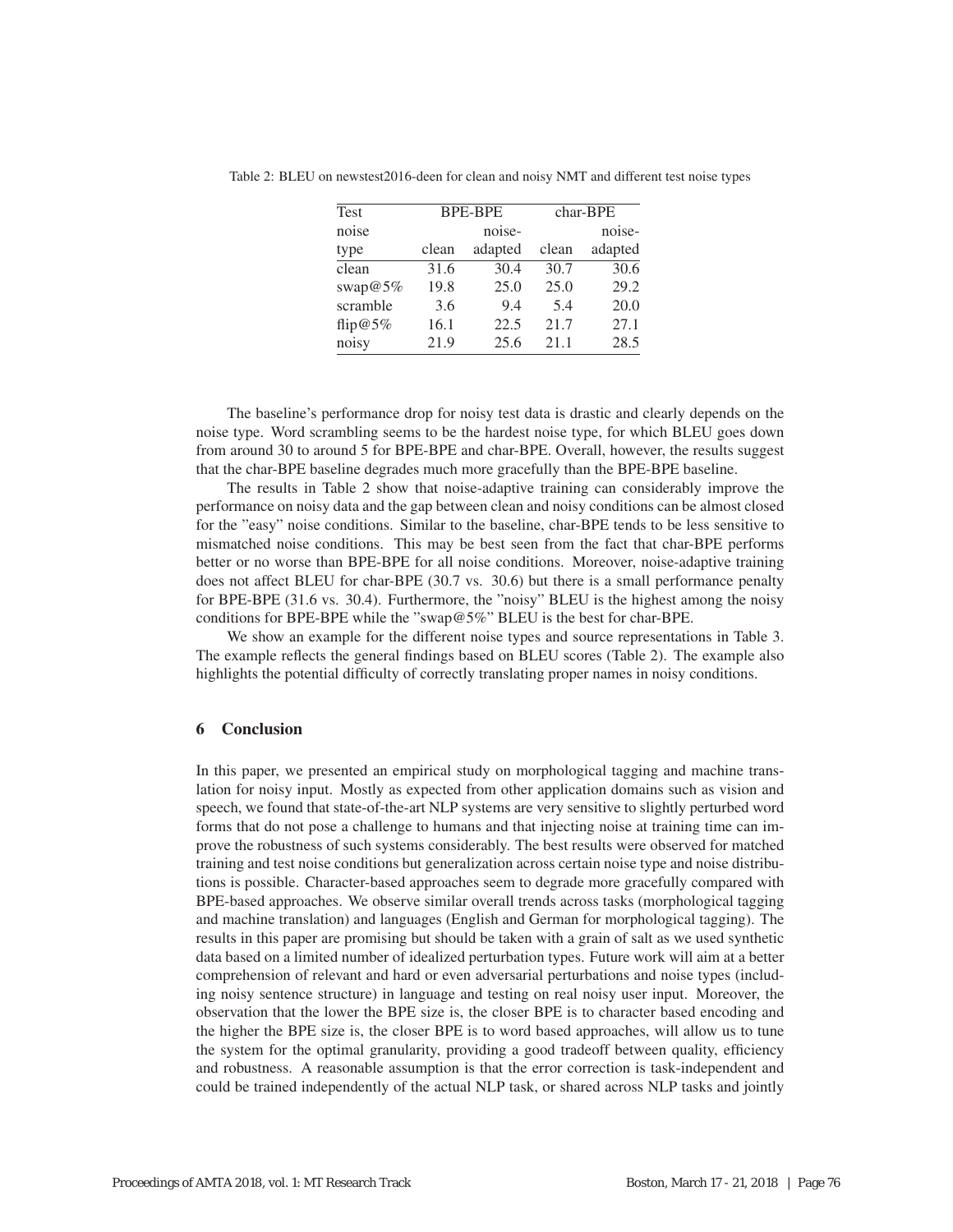## optimized.

Acknowledgments This work was partially funded by the BMBF through the projects ALL

SIDES (01IW14002) and DEEPLEE (01IW17001) and the European Unions Horizon 2020 grant agreement No. 645452 (QT21).

# References

- Bentivogli, L., Bisazza, A., Cettolo, M., and Federico, M. (2016). Neural versus phrase-based machine translation quality: a case study. *CoRR*, abs/1608.04631.
- Chung, J., Cho, K., and Bengio, Y. (2016). A character-level decoder without explicit segmentation for neural machine translation. *CoRR*, abs/1603.06147.
- Cui, X., Goel, V., and Kingsbury, B. (2015). Data augmentation for deep neural network acoustic modeling. *IEEE/ACM Trans. Audio, Speech & Language Processing*, 23(9):1469–1477.
- de Saussure, F. (1916). Course in general linguistics.
- Derczynski, L., Ritter, A., Clark, S., and Bontcheva, K. (2013). Twitter part-of-speech tagging for all: Overcoming sparse and noisy data. In *Proceedings of the International Conference on Recent Advances in Natural Language Processing*. Association for Computational Linguistics.
- Doulaty, M., Rose, R., and Siohan, O. (2016). Automatic optimization of data perturbation distributions for multi-style training in speech recognition. In *Proceedings of the IEEE 2016 Workshop on Spoken Language Technology (SLT2016)*.
- Gillick, D., Brunk, C., Vinyals, O., and Subramanya, A. (2015). Multilingual language processing from bytes. *CoRR*, abs/1512.00103.
- Gimpel, K., Schneider, N., O'Connor, B., Das, D., Mills, D., Eisenstein, J., Heilman, M., Yogatama, D., Flanigan, J., and Smith, N. A. (2011). Part-of-speech tagging for twitter: Annotation, features, and experiments. In *Proceedings of the 49th Annual Meeting of the Association for Computational Linguistics: Human Language Technologies: Short Papers - Volume 2*, HLT '11, pages 42–47, Stroudsburg, PA, USA. Association for Computational Linguistics.
- Goodfellow, I. J., Shlens, J., and Szegedy, C. (2014). Explaining and harnessing adversarial examples. *CoRR*, abs/1412.6572.
- Heigold, G., Neumann, G., and van Genabith, J. (2017). An extensive empirical evaluation of character-based morphological tagging for 14 languages. In *EACL*.
- Heigold, G. and van Genabith, J. (2016). Character-based neural machine translation. Technical report, DFKI GmbH.
- Hinton, G. E., Srivastava, N., Krizhevsky, A., Sutskever, I., and Salakhutdinov, R. (2012). Improving neural networks by preventing co-adaptation of feature detectors. *CoRR*, abs/1207.0580.
- Lafferty, J. D., McCallum, A., and Pereira, F. C. N. (2001). Conditional random fields: Probabilistic models for segmenting and labeling sequence data. In *Proceedings of the Eighteenth International Conference on Machine Learning*, ICML '01, pages 282–289, San Francisco, CA, USA. Morgan Kaufmann Publishers Inc.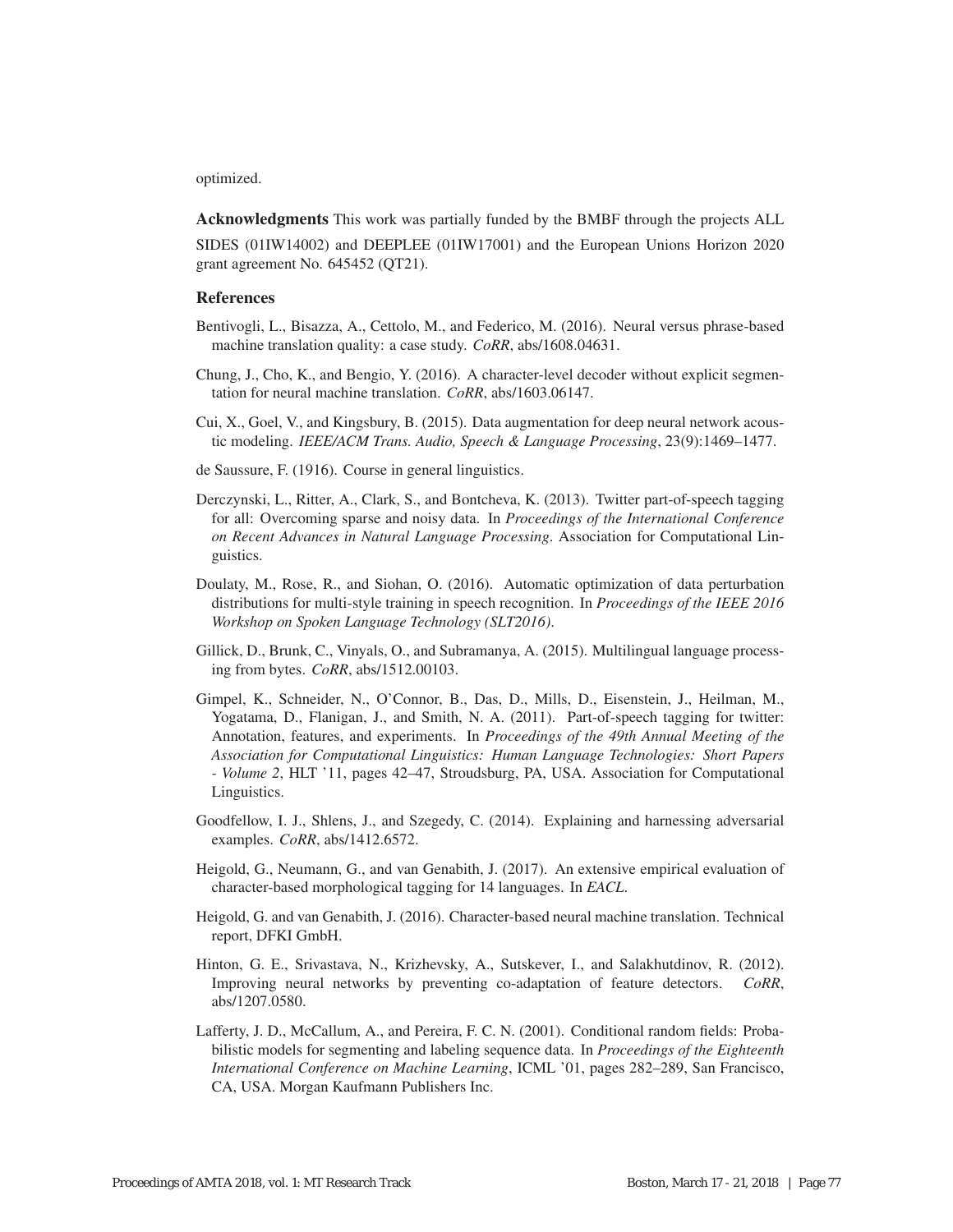- LeCun, Y., Bottou, L., Bengio, Y., and Haffner, P. (1998). Gradient-based learning applied to document recognition. *Proceedings of the IEEE*, 86(11):2278–2324.
- Li, Y., Cohn, T., and Baldwin, T. (2016). Learning robust representations of text. *CoRR*, abs/1609.06082.
- Ling, W., Dyer, C., Black, A. W., Trancoso, I., Fermandez, R., Amir, S., Marujo, L., and Luis, T. (2015). Finding function in form: Compositional character models for open vocabulary word representation. In *Proceedings of the 2015 Conference on Empirical Methods in Natural Language Processing*, pages 1520–1530, Lisbon, Portugal. Association for Computational Linguistics.
- Lippmann, R., Martin, E., and Paul, D. (1987). Multi-style training for robust isolated-word speech recognition. In *ICASSP*, volume 12, pages 705–708.
- Müller, T. and Schütze, H. (2015). Robust morphological tagging with word representations. In *Proceedings of the 2015 Conference of the North American Chapter of the Association for Computational Linguistics: Human Language Technologies*, pages 526–536, Denver, Colorado. Association for Computational Linguistics.
- Plank, B. (2016). What to do about non-standard (or non-canonical) language in NLP. *CoRR*, abs/1608.07836.
- Rawlinson, G. (1976). *The significance of letter position in word recognition*. PhD thesis, Psychology Department, University of Nottingham, Nottingham UK. Unpublished Ph.D. Thesis.
- Rayner, K., White, S., Johnson, R., and Liversedge, S. (2006). Raeding wrods with jubmled lettres there is a cost. *Psychological Science*, 17(3):192–193.
- Rifai, S., Dauphin, Y., Vincent, P., Bengio, Y., and Muller, X. (2011). The manifold tangent classifier. In *NIPS'2011*. Student paper award.
- Sajjad, H., Dalvi, F., Durrani, N., Abdelali, A., Belinkov, Y., and Vogel, S. (2017). Challenging language-dependent segmentation for arabic: An application to machine translation and part-of-speech tagging. In *Proceedings of the 55th Annual Meeting of the Association for Computational Linguistics, ACL 2017, Vancouver, Canada, July 30 - August 4, Volume 2: Short Papers*, pages 601–607.
- Schäfer, A. M. and Zimmermann, H. G. (2006). Recurrent neural networks are universal approximators. In *Proceedings of the 16th International Conference on Artificial Neural Networks - Volume Part I*, ICANN'06, pages 632–640, Berlin, Heidelberg. Springer-Verlag.
- Sennrich, R. (2016). How grammatical is character-level neural machine translation? Assessing MT quality with contrastive translation pairs. *CoRR*, abs/1612.04629.
- Sennrich, R., Haddow, B., and Birch, A. (2015). Neural machine translation of rare words with subword units. *CoRR*, abs/1508.07909.
- Tüske, Z., Golik, P., Nolden, D., Schlüter, R., and Ney, H. (2014). Data augmentation, feature combination, and multilingual neural networks to improve asr and kws performance for lowresource languages. In *INTERSPEECH*, pages 1420–1424.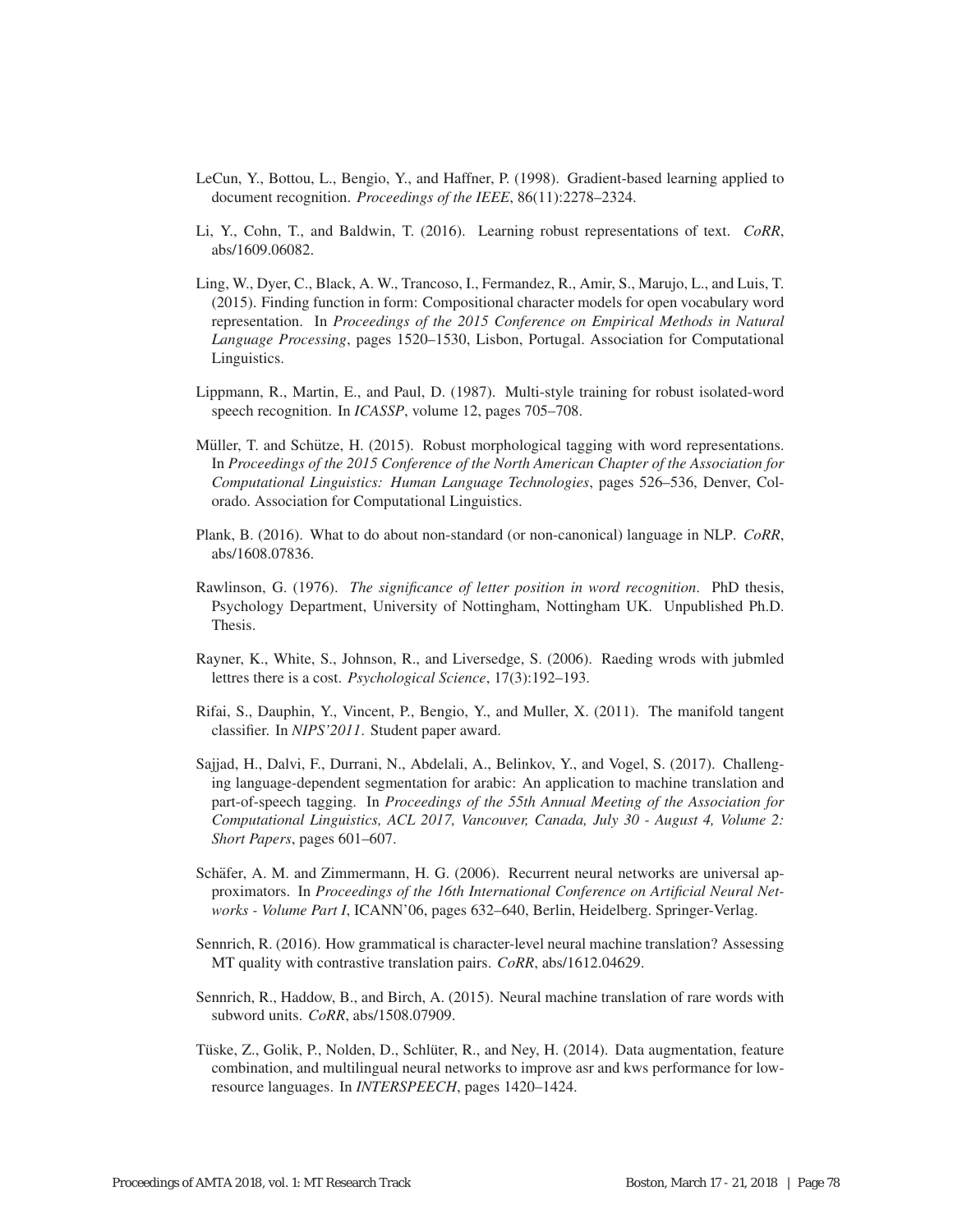- Wu, Y., Schuster, M., Chen, Z., Le, Q. V., Norouzi, M., Macherey, W., Krikun, M., Cao, Y., Gao, Q., Macherey, K., Klingner, J., Shah, A., Johnson, M., Liu, X., Kaiser, L., Gouws, S., Kato, Y., Kudo, T., Kazawa, H., Stevens, K., Kurian, G., Patil, N., Wang, W., Young, C., Smith, J., Riesa, J., Rudnick, A., Vinyals, O., Corrado, G., Hughes, M., and Dean, J. (2016). Google's neural machine translation system: Bridging the gap between human and machine translation. *CoRR*, abs/1609.08144.
- Xie, Z., Wang, S. I., Li, J., Levy, D., Nie, A., Jurafsky, D., and Ng, A. Y. (2017). Data Noising ´ as Smoothing in Neural Network Language Models. arXiv:1703.02573v1.
- Yitong, L., Cohn, T., and Baldwin, T. (2017). Robust training under linguistic adversity. In *Proceedings of the 15th Conference of the European Chapter of the Association for Computational Linguistics (EACL 2017)*, pages 21–27, Valencia, Spain.